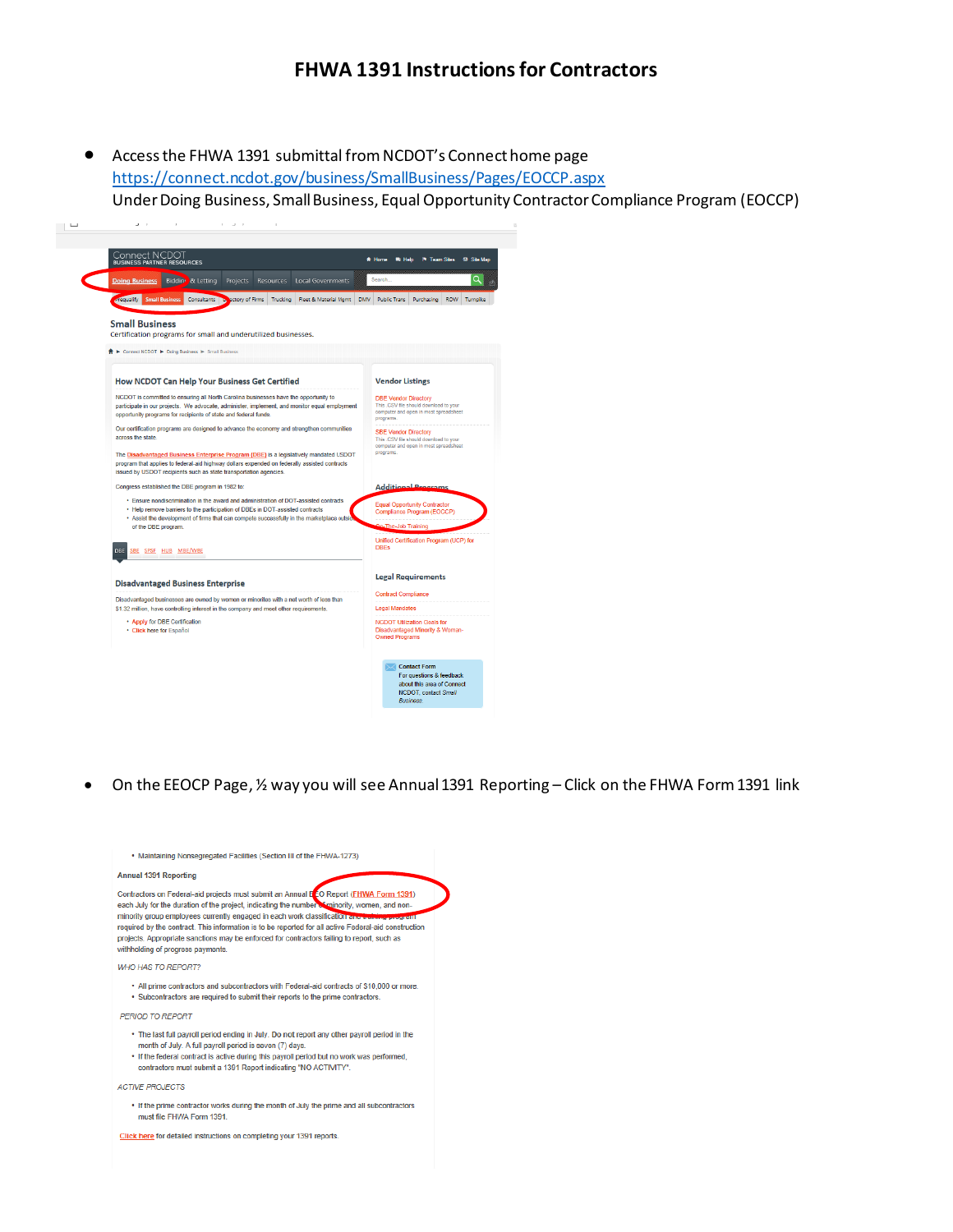• From the link, you will be taken to the login screen where you will need to enter first and last name of the individual certifying the FHWA 1391, a phone number to contact, email address, job title, and your company's unique password for accessing the system. This password will be sent to your company the week of July 12<sup>th</sup> though July 16<sup>th</sup>. It will be sent to the email address that your company submitted during your prequalification process. If you are unable to locate your company's unique password, please contact constructionhelp@ncdot.gov. Each company has their own unique password – passwords should not be shared with other contractors.

| /SiteAssets/FHWA-1391/App/index.aspx# |
|---------------------------------------|
|---------------------------------------|

|                               | <b>NCDOT Annual FHWA 1391</b> |  |
|-------------------------------|-------------------------------|--|
| <b>First Name</b><br>Michelle |                               |  |
|                               |                               |  |
| <b>Last Name</b>              |                               |  |
| Gaddy                         |                               |  |
| <b>Phone Number</b>           |                               |  |
| 919-707-2490                  |                               |  |
| E-Mail<br>mhgaddy@ncdot.gov   |                               |  |
| <b>Job Title</b>              |                               |  |
| <b>Operations Engineer</b>    |                               |  |
| Pass Key<br>Password          |                               |  |
|                               |                               |  |
|                               |                               |  |

The email address provided will receive updates about the FHWA 1391 and must be a valid email address.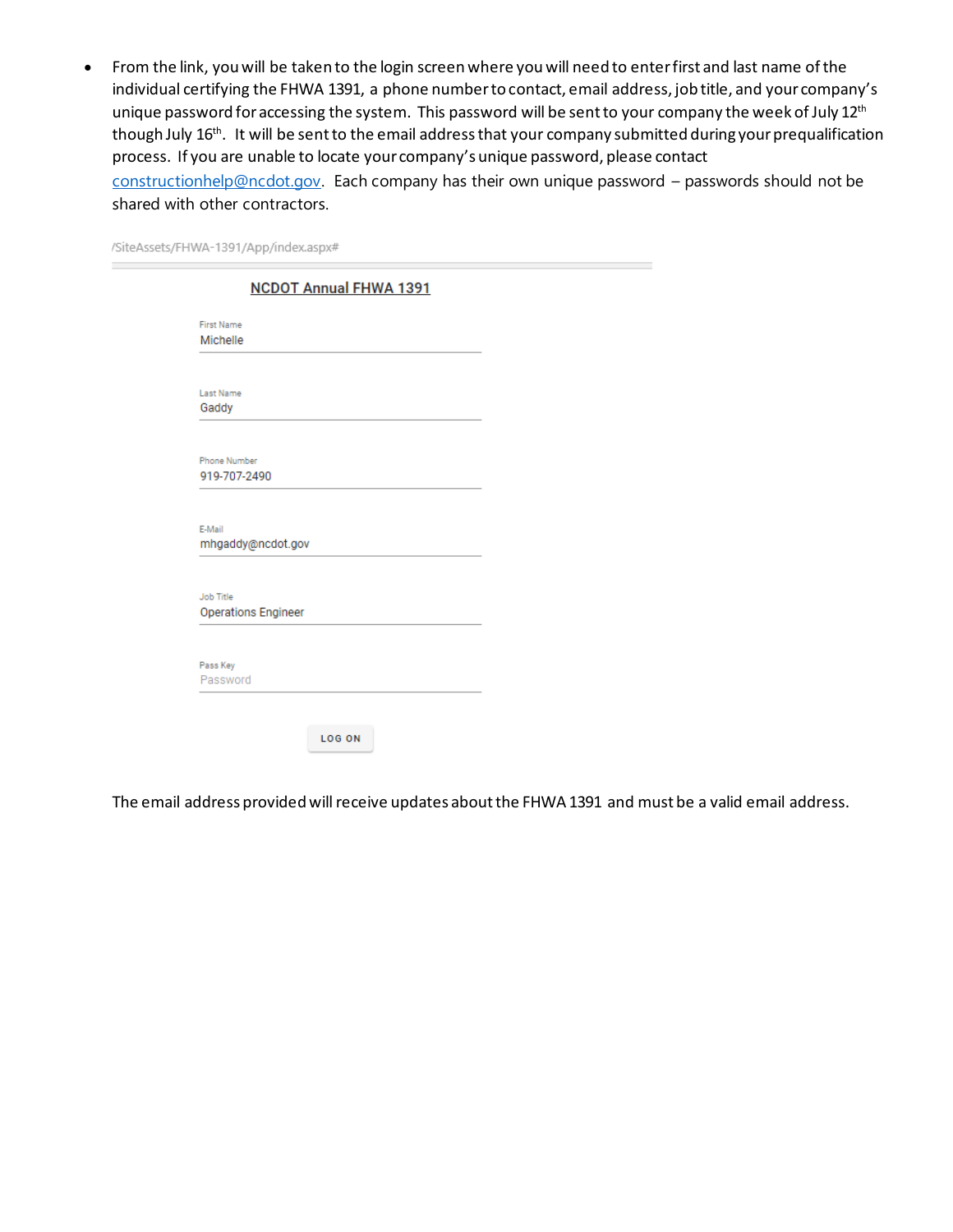# **Summary Page / Submitting a FHWA 1391 Form**

Once you have logged onto the system, you will see a list of federal projects that your company is prime contractor or an approved subcontractor. Additionally, you will see the current status of the submittal.

| <b>Status</b>       | Meaning                                               |
|---------------------|-------------------------------------------------------|
| Pending             | A FHWA 1391 has not been submitted                    |
| <b>Prime Review</b> | A subcontractor's form has been submitted to the      |
|                     | prime contractor and is awaiting submittal to NCDOT   |
| Prime Accepted      | A subcontractor's form has been approved by the       |
|                     | prime and is awaiting NCDOT review                    |
| <b>RE</b> Approved  | Resident Engineer staff has reviewed and approved     |
|                     | the submittal                                         |
| <b>RE Rejected</b>  | Resident Engineer staff has reviewed and rejected the |
|                     | submittal. A further discussion with the RE office is |
|                     | needed to determine the reason for rejection.         |
|                     | Resubmit the form after the issue has been resolved.  |

| <b>HIDE INSTRUCTIONS</b> |                      |                        |                                                                                                                                                                                                                                                                                                                                                                                                                                                                                                             |                            |                      |
|--------------------------|----------------------|------------------------|-------------------------------------------------------------------------------------------------------------------------------------------------------------------------------------------------------------------------------------------------------------------------------------------------------------------------------------------------------------------------------------------------------------------------------------------------------------------------------------------------------------|----------------------------|----------------------|
|                          |                      |                        |                                                                                                                                                                                                                                                                                                                                                                                                                                                                                                             |                            |                      |
|                          |                      |                        | To complete the FHWA 1391 form click on the appropriate Contract Number. It takes about an hour for our webpage to update and when it does you will see today's date in the<br>Completion Date column and be able to view/edit this form if needed. Once the Prime approves/rejects your 1391 you will receive an email notification and the status column will be<br>updated accordingly. You will receive another email notification when the Resident Engineer's office approves/rejects your 1391 form. |                            |                      |
| Contract # 个             | <b>Contract Type</b> | <b>Completion Date</b> | <b>Status</b>                                                                                                                                                                                                                                                                                                                                                                                                                                                                                               | <b>Status Date</b>         | <b>Status Reason</b> |
| Training01               | Subcontractor        | 2021-06-14             | <b>RE Reject</b>                                                                                                                                                                                                                                                                                                                                                                                                                                                                                            | 2021-06-14                 |                      |
| Training02               | Subcontractor        | 2021-06-09             | <b>RE</b> Reject                                                                                                                                                                                                                                                                                                                                                                                                                                                                                            | 2021-06-09                 |                      |
| Training03               | Subcontractor        | 2021-06-09             | <b>Prime Accepted</b>                                                                                                                                                                                                                                                                                                                                                                                                                                                                                       | 2021-06-09                 |                      |
| Training05               | Subcontractor        | 2021-06-08             | <b>RE Approve</b>                                                                                                                                                                                                                                                                                                                                                                                                                                                                                           | 2021-06-08                 |                      |
| Training06               | Subcontractor        | 2021-06-08             | <b>RE Reject</b>                                                                                                                                                                                                                                                                                                                                                                                                                                                                                            | 2021-06-08                 |                      |
| Training08               | Subcontractor        | 2021-06-10             | <b>Pending Prime Review</b>                                                                                                                                                                                                                                                                                                                                                                                                                                                                                 |                            |                      |
| Training09               | Subcontractor        | 2021-06-17             | <b>Pending Prime Review</b>                                                                                                                                                                                                                                                                                                                                                                                                                                                                                 |                            |                      |
| Training10               | Subcontractor        | 2021-06-21             | <b>Pending Prime Review</b>                                                                                                                                                                                                                                                                                                                                                                                                                                                                                 |                            |                      |
| Training11               | Subcontractor        |                        | Pending                                                                                                                                                                                                                                                                                                                                                                                                                                                                                                     |                            |                      |
| Training13               | Prime                |                        | Pending                                                                                                                                                                                                                                                                                                                                                                                                                                                                                                     |                            |                      |
|                          |                      |                        |                                                                                                                                                                                                                                                                                                                                                                                                                                                                                                             | $10 - 7$<br>Rows per page: | ∢<br>1-10 of 11      |

Be sure and note the application defaults to 10 rows per page. If your company is contracted on more than 10 projects, you may need to review other pages and click on rows per page to reflect additional rows.



The date the form was completed by the reporting contractor is shown in the completion date window and the status date reflects the date of the last action taken on the submittal.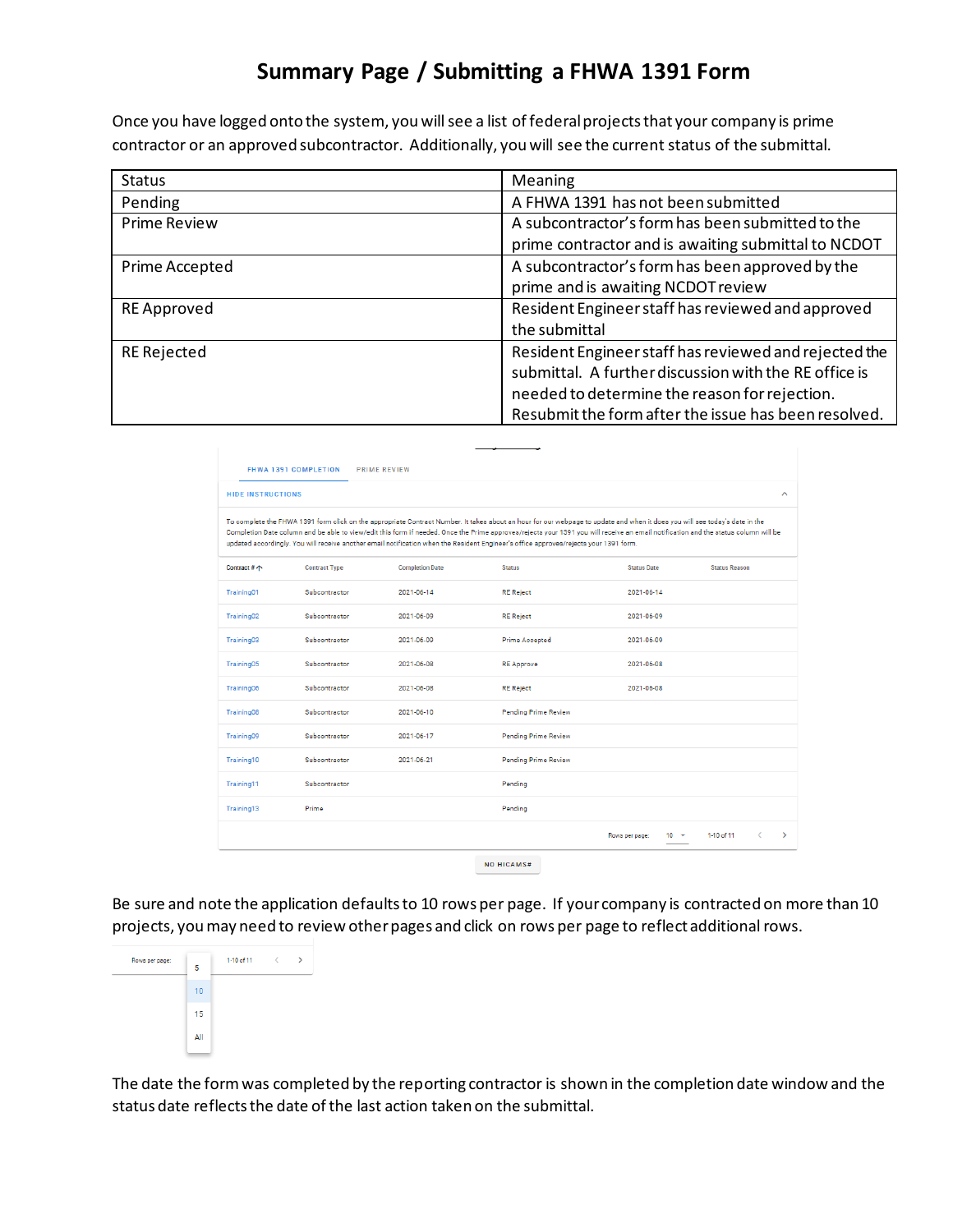To complete a form, click on the project number – you will first be prompted by a question "Was work performed on this contract by your firm in the month of July 2021". If you click "Yes", you will be prompted with a form to complete with the number of individuals who meet each job classification in each gender/category. Complete the form based on the last week worked in July. You will note all totals will automatically update based on the information entered.



NEXT PREVIOUS

If you click "Previous", you will go back to the summary page. The form will not be saved.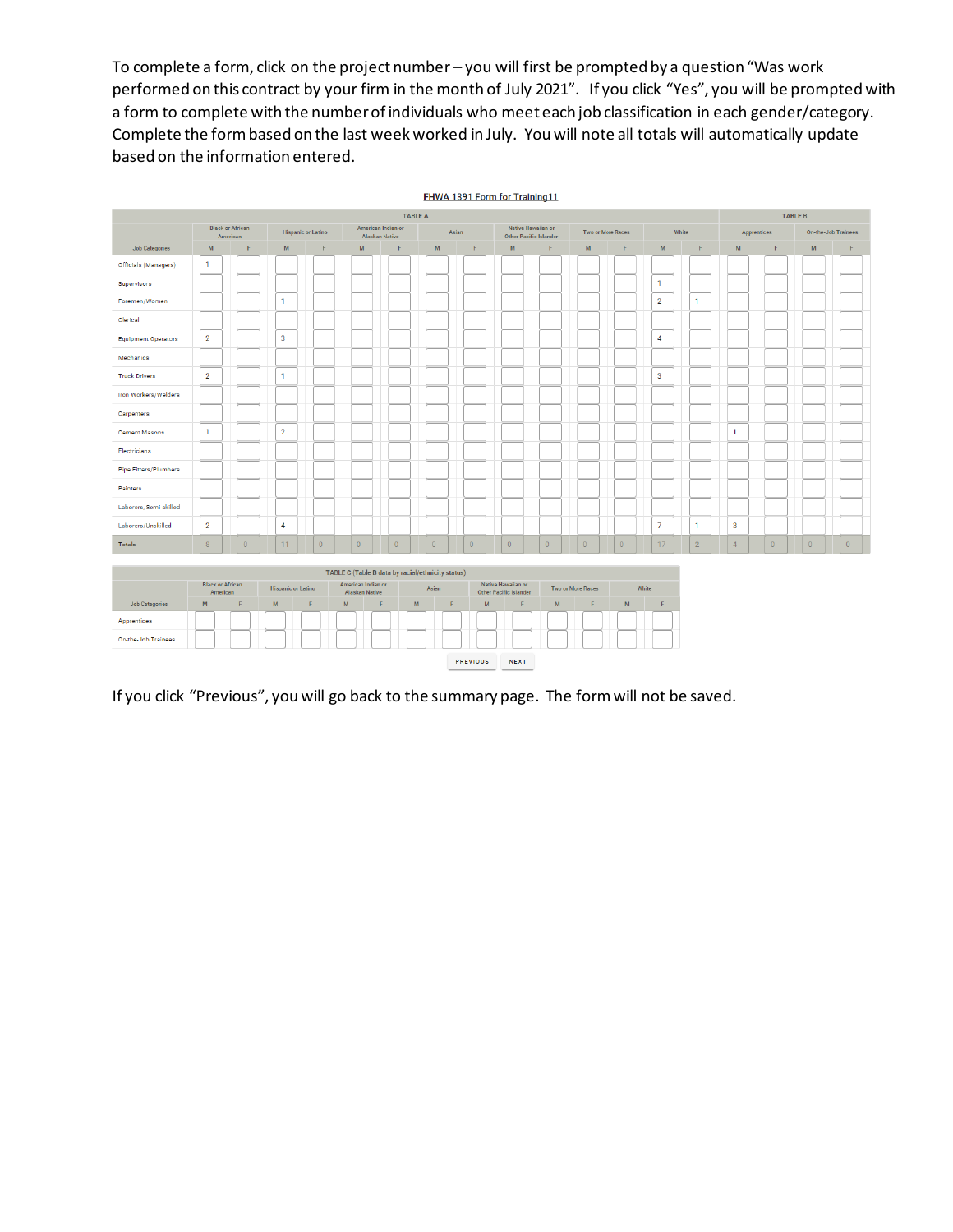Once complete, click "Next". You will see the completed form with all totals entered. The prepared by field will contain the name of the individual completing the form and the date. You will also note that the role on the project (Prime Contractor/Subcontractor), Name of the Contractor with City and State, Contract Number, Dollar amount of the work (based on prime award or approved subcontract value), and project location is automatically entered.



You must click the "I certify that the information I am providing in this 1391 is accurate" to submit the form**. By clicking this, you are certifying that the information is correct based on your company's project records for the project in question**

If you click on Return to 1391, you will return back to a blank form and can reenter the information.

You can click on "Save Report" to PDF to save a copy of the report for your records.

You can click on "Submit" to submit the form. If you have not certified the form, you will be prompted with an error message.



Once you click Submit – you will be prompted with a screen that says "Thank you for submitting FHWA 1391 Data" and will receive an email advising that NCDOT has received the data. You will note the project summary will not reflect the submittal. The NCDOT system updates on a cyclic basis and will update within an hour. You can check back to the summary page to see updates on the submittal.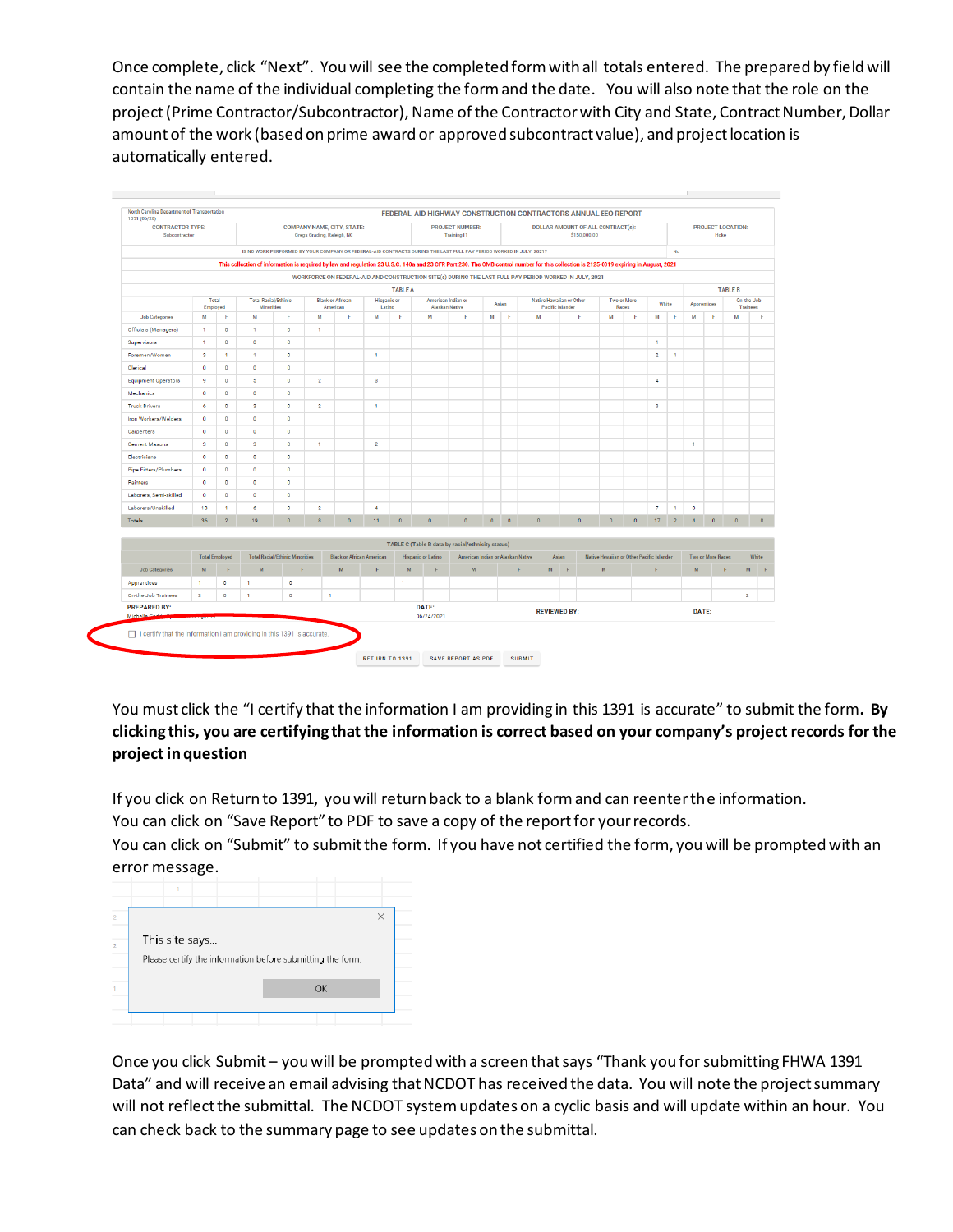If you click "No" to the question "Was work performed on this contract by your firm in the month of July 2021 – you will be prompted with a form with all zeros. Additionally, the question at the top of the form "Is No Work Performed by Your company on federal aid contracts during the last full pay period worked in July 2021" will be answered with Yes. All of the critical information - the role on the project (Prime Contractor/Subcontractor), Name of the Contractor with City and State, Contract Number, Dollar amount of the work (based on prime award or approved subcontract value), and project location is automatically entered. The "Prepared By" field will contain the name of the individual completing the form and the date.

| concert was a more acaptar accessor and commission and commis-<br>1391 (06/20) |                   |                                      |                                                                                                                                                                                       |                                             |              |                                       |                              |                |                                             | FEDERAL-AID HIUHWAT UUNSTRUUTIUN UUNTRAUTURS ANNUAL EEU REPURT                                         |                                       |           |           |                                                     |           |           |                                                |              |                     |                |                    |                          |             |                               |  |  |
|--------------------------------------------------------------------------------|-------------------|--------------------------------------|---------------------------------------------------------------------------------------------------------------------------------------------------------------------------------------|---------------------------------------------|--------------|---------------------------------------|------------------------------|----------------|---------------------------------------------|--------------------------------------------------------------------------------------------------------|---------------------------------------|-----------|-----------|-----------------------------------------------------|-----------|-----------|------------------------------------------------|--------------|---------------------|----------------|--------------------|--------------------------|-------------|-------------------------------|--|--|
| <b>CONTRACTOR TYPE:</b><br>Subcontractor                                       |                   |                                      | <b>COMPANY NAME, CITY, STATE:</b><br><b>PROJECT NUMBER:</b><br><b>DOLLAR AMOUNT OF ALL CONTRACT(s):</b><br>Gregs Grading, Raleigh, NC<br>Training08<br>\$150,000.00                   |                                             |              |                                       |                              |                |                                             |                                                                                                        |                                       |           | Hoke      | <b>PROJECT LOCATION:</b>                            |           |           |                                                |              |                     |                |                    |                          |             |                               |  |  |
|                                                                                |                   |                                      | IS NO WORK PERFORMED BY YOUR COMPANY OR FEDERAL-AID CONTRACTS DURING THE LAST FULL PAY PERIOD WORKED IN JULY, 2021?<br>Yes                                                            |                                             |              |                                       |                              |                |                                             |                                                                                                        |                                       |           |           |                                                     |           |           |                                                |              |                     |                |                    |                          |             |                               |  |  |
|                                                                                |                   |                                      | This collection of information is required by law and regulation 23 U.S.C. 140a and 23 CFR Part 230. The OMB control number for this collection is 2125-0019 expiring in August, 2021 |                                             |              |                                       |                              |                |                                             |                                                                                                        |                                       |           |           |                                                     |           |           |                                                |              |                     |                |                    |                          |             |                               |  |  |
|                                                                                |                   |                                      |                                                                                                                                                                                       |                                             |              |                                       |                              |                |                                             | WORKFORCE ON FEDERAL-AID AND CONSTRUCTION SITE(s) DURING THE LAST FULL PAY PERIOD WORKED IN JULY, 2021 |                                       |           |           |                                                     |           |           |                                                |              |                     |                |                    |                          |             |                               |  |  |
|                                                                                |                   |                                      |                                                                                                                                                                                       |                                             |              |                                       |                              | <b>TABLE A</b> |                                             |                                                                                                        |                                       |           |           |                                                     |           |           |                                                |              |                     | <b>TABLE B</b> |                    |                          |             |                               |  |  |
|                                                                                | Total<br>Employed |                                      | <b>Total Racial/Ethinic</b><br><b>Minorities</b>                                                                                                                                      |                                             |              | <b>Black or African</b><br>American   | <b>Hispanic or</b><br>Latino |                | American Indian or<br><b>Alaskan Native</b> |                                                                                                        |                                       | Asian     |           | <b>Native Hawaiian or Other</b><br>Pacific Islander |           |           | <b>Two or More</b>                             | Races        |                     | White          | <b>Apprentices</b> |                          |             | On-the-Job<br><b>Trainees</b> |  |  |
| <b>Job Categories</b>                                                          | M                 | F                                    | M                                                                                                                                                                                     | F                                           | M            | F                                     | м                            | F              | M                                           | F                                                                                                      | M                                     | F         | M         |                                                     |           | F         | M                                              | F            | M                   | F              | М                  | F                        | м           | F                             |  |  |
| Officials (Managers)                                                           | $\bullet$         | $\bullet$                            | $\bullet$                                                                                                                                                                             | $\bullet$                                   | $\bf{0}$     | $\bullet$                             | $\bullet$                    | $\bullet$      | $\bullet$                                   | $\bullet$                                                                                              | $\bullet$                             | $\bullet$ | $\bullet$ |                                                     |           | $\bullet$ | $\bullet$                                      | $\bullet$    | $\bullet$           | $\bullet$      | $\circ$            | $\circ$                  | $\bullet$   | $\bullet$                     |  |  |
| Supervisors                                                                    | $\bullet$         | $\bullet$                            | $\bullet$                                                                                                                                                                             | ٥                                           | 0            | $\bullet$                             | $\bullet$                    | $\bullet$      | O                                           | $\circ$                                                                                                | $\circ$                               | $\bullet$ | 0         |                                                     |           | $\bullet$ | $\mathbf 0$                                    | 0            | $\bullet$           | 0              | $\circ$            | 0                        | $\bullet$   | $\bullet$                     |  |  |
| Foremen/Women                                                                  | $\bullet$         | $\bullet$                            | $\bullet$                                                                                                                                                                             | $\mathbf 0$                                 | o            | $\bullet$                             | $\bullet$                    | $\bullet$      | $\bullet$                                   | $\bullet$                                                                                              | $\bullet$                             | $\bullet$ | $\bullet$ |                                                     |           | $\bullet$ | $\bullet$                                      | 0            | $\bullet$           | $\circ$        | $\mathbf 0$        | $\bullet$                | $\bullet$   | $\bullet$                     |  |  |
| Clerical                                                                       | $\circ$           | $\circ$                              | $\bullet$                                                                                                                                                                             | $\circ$                                     | $\circ$      | $\circ$                               | $\bullet$                    | $\bullet$      | $\circ$                                     | $\circ$                                                                                                | $\circ$                               | $\circ$   | $\bullet$ |                                                     |           | $\circ$   | $\circ$                                        | $\bullet$    | $\bullet$           | $\bullet$      | $\bullet$          | $\circ$                  | $\circ$     | $\circ$                       |  |  |
| <b>Equipment Operators</b>                                                     | $\circ$           | $\bullet$                            | $\bullet$                                                                                                                                                                             | $\bullet$                                   | $\mathbf 0$  | $\circ$                               | $\bullet$                    | $\circ$        | $\circ$                                     | $\bullet$                                                                                              | $\circ$                               | $\circ$   | 0         |                                                     |           | $\circ$   | $\bullet$                                      | $\bullet$    | $\bullet$           | $\circ$        | $\circ$            | $\circ$                  | $\circ$     | $\circ$                       |  |  |
| Mechanics                                                                      | $\circ$           | $\Omega$                             | $\bullet$                                                                                                                                                                             | $\circ$                                     | $\mathbf{0}$ | $\circ$                               | $\bullet$                    | $\Omega$       | $\mathbf{0}$                                | $\mathbf{0}$                                                                                           | $\circ$                               | $\circ$   | $\bullet$ |                                                     |           | $\Omega$  | $\circ$                                        | $\Omega$     | $\bullet$           | $\circ$        | $\circ$            | $\circ$                  | $\circ$     | $\circ$                       |  |  |
| <b>Truck Drivers</b>                                                           | $\circ$           | $\circ$                              | $\bullet$                                                                                                                                                                             | $\circ$                                     | $\circ$      | $\circ$                               | $\bullet$                    | $\circ$        | $\circ$                                     | $\circ$                                                                                                | $\circ$                               | $\circ$   | $\bullet$ |                                                     |           | $\circ$   | $\circ$                                        | $\bullet$    | $\circ$             | $\circ$        | $\circ$            | $\circ$                  | $\circ$     | $\circ$                       |  |  |
| Iron Workers/Welders                                                           | $\circ$           | $\bullet$                            | $\bullet$                                                                                                                                                                             | $\circ$                                     | $\circ$      | $\circ$                               | $\overline{0}$               | $\bullet$      | $\Omega$                                    | $\circ$                                                                                                | $\circ$                               | $\circ$   | $\bullet$ |                                                     |           | $\circ$   | $\circ$                                        | $\bullet$    | $\bullet$           | $\circ$        | $\circ$            | $\circ$                  | $\circ$     | $\circ$                       |  |  |
| Carpenters                                                                     | $\circ$           | $\bf{0}$                             | $\bullet$                                                                                                                                                                             | 0                                           | $\mathbf 0$  | $\circ$                               | $\bullet$                    | $\bullet$      | $\mathbf 0$                                 | $\circ$                                                                                                | $\circ$                               | $\circ$   | $\bullet$ |                                                     |           | $\circ$   | $\circ$                                        | 0            | $\bullet$           | 0              | $\circ$            | 0                        | 0           | $\circ$                       |  |  |
| <b>Cement Masons</b>                                                           | $\bullet$         | $\bullet$                            | $\bullet$                                                                                                                                                                             | $\bullet$                                   | 0            | $\bullet$                             | $\bullet$                    | $\bullet$      | $\bullet$                                   | $\bullet$                                                                                              | $\bullet$                             | $\bullet$ | 0         |                                                     |           | $\bullet$ | $\bullet$                                      | 0            | $\bullet$           | 0              | $\circ$            | $\circ$                  | $\bullet$   | $\bullet$                     |  |  |
| Electricians                                                                   | $\bullet$         | $\bullet$                            | $\bullet$                                                                                                                                                                             | 0                                           | 0            | $\bullet$                             | $\bullet$                    | $\bullet$      | $\bullet$                                   | $\circ$                                                                                                | $\circ$                               | $\bullet$ | 0         |                                                     |           | $\bf{0}$  | $\mathbf 0$                                    | 0            | $\bullet$           | 0              | $\circ$            | 0                        | $\bullet$   | $\bullet$                     |  |  |
| <b>Pipe Fitters/Plumbers</b>                                                   | $\bullet$         | $\bullet$                            | $\bullet$                                                                                                                                                                             | $\mathbf 0$                                 | $\mathbf 0$  | $\circ$                               | $\bullet$                    | $\bullet$      | $\bullet$                                   | $\bullet$                                                                                              | $\circ$                               | $\circ$   | $\bullet$ |                                                     |           | $\bullet$ | $\bullet$                                      | $\bullet$    | $\bullet$           | $\mathbf 0$    | $\mathbf 0$        | $\bullet$                | $\bullet$   | $\circ$                       |  |  |
| Painters                                                                       | $\circ$           | $\bullet$                            | $\bullet$                                                                                                                                                                             | ٥                                           | $\circ$      | $\circ$                               | $\bullet$                    | $\bullet$      | $\circ$                                     | $\circ$                                                                                                | $\circ$                               | $\circ$   | ٥         |                                                     |           | $\circ$   | $\bullet$                                      | $\bullet$    | $\bullet$           | ٥              | $\circ$            | $\circ$                  | $\circ$     | $\circ$                       |  |  |
| Laborers, Semi-skilled                                                         | $\circ$           | $\bullet$                            | $\bullet$                                                                                                                                                                             | ۰                                           | $\circ$      | $\circ$                               | $\bullet$                    | $\circ$        | $\circ$                                     | $\bullet$                                                                                              | $\bullet$                             | $\circ$   | 0         |                                                     |           | $\bullet$ | $\bullet$                                      | $\bullet$    | $\bullet$           | $\circ$        | $\circ$            | $\circ$                  | $\circ$     | $\circ$                       |  |  |
| Laborers/Unskilled                                                             | $\circ$           | $\bullet$                            | $\bullet$                                                                                                                                                                             | $\circ$                                     | $\mathbf{0}$ | $\circ$                               | $\bullet$                    | $\circ$        | $\circ$                                     | $\circ$                                                                                                | $\circ$                               | $\bullet$ | $\theta$  |                                                     |           | $\circ$   | $\circ$                                        | $\mathbf{0}$ | $\circ$             | $\circ$        | $\circ$            | $\circ$                  | $\circ$     | $\circ$                       |  |  |
| Totals                                                                         | $\bullet$         | $\bullet$                            | $\bullet$                                                                                                                                                                             | $\circ$                                     | $\bullet$    | $\circ$                               | $\bullet$                    | $\circ$        | $\circ$                                     | $\circ$                                                                                                | $\bullet$                             | $\circ$   | $\circ$   |                                                     |           | $\circ$   | $\circ$                                        | $\bullet$    | $\circ$             | $\circ$        | $\circ$            | $\circ$                  | $\circ$     | $\bullet$                     |  |  |
|                                                                                |                   |                                      |                                                                                                                                                                                       |                                             |              |                                       |                              |                |                                             |                                                                                                        |                                       |           |           |                                                     |           |           |                                                |              |                     |                |                    |                          |             |                               |  |  |
|                                                                                |                   |                                      |                                                                                                                                                                                       |                                             |              |                                       |                              |                |                                             | TABLE C (Table B data by racial/ethnicity status)                                                      |                                       |           |           |                                                     |           |           |                                                |              |                     |                |                    |                          |             |                               |  |  |
| <b>Job Categories</b>                                                          | $\mathbf{M}$      | <b>Total Employed</b><br>$\mathsf F$ | M                                                                                                                                                                                     | <b>Total Racial/Ethinic Minorities</b><br>F |              | <b>Black or African American</b><br>M | F                            | ${\sf M}$      | <b>Hispanic or Latino</b><br>F              | American Indian or Alaskan Native<br>${\bf M}$                                                         |                                       | F         |           | Asian<br>M                                          | F         |           | Native Hawaiian or Other Pacific Islander<br>M |              | F.                  |                | M                  | <b>Two or More Races</b> | $\mathsf F$ | White<br>M<br>F               |  |  |
| Apprentices                                                                    | $\circ$           | $\circ$                              | $\bullet$                                                                                                                                                                             | $\mathbf 0$                                 |              | $\circ$                               | $\bullet$                    | $\bullet$      | $\circ$                                     | $\mathbf 0$                                                                                            |                                       | $\bullet$ |           | 0                                                   | $\circ$   | $\circ$   |                                                | $\bullet$    |                     |                | $\circ$            | 0                        |             | $\bullet$<br>$\circ$          |  |  |
| On-the-Job Trainees                                                            | $\bullet$         | $\bullet$                            | $\bullet$                                                                                                                                                                             | $\circ$                                     |              | $\circ$                               | $\bullet$                    | $\bullet$      | $\circ$                                     | $\bullet$                                                                                              |                                       | $\bullet$ |           | $\bullet$                                           | $\bullet$ | $\circ$   |                                                | $\bullet$    |                     |                | $\circ$            | $\mathbf 0$              |             | $\bullet$<br>$\bullet$        |  |  |
| <b>PREPARED BY:</b><br>Daniel Walker admin                                     |                   |                                      |                                                                                                                                                                                       |                                             |              | DATE:<br>06/10/2021                   |                              |                |                                             |                                                                                                        | <b>REVIEWED BY:</b><br>Michelle Gaddy |           |           |                                                     |           |           |                                                |              | DATE:<br>2021-06-24 |                |                    |                          |             |                               |  |  |
| $\vee$ I certify that the information I am providing in this 1391 is accurate. |                   |                                      |                                                                                                                                                                                       |                                             |              |                                       |                              |                |                                             |                                                                                                        |                                       |           |           |                                                     |           |           |                                                |              |                     |                |                    |                          |             |                               |  |  |

RETURN TO 1391 SAVE REPORT AS PDF SUBMIT

If you click on Return to 1391, you will return back to a blank form and can reenter the information.

You can click on "Save Report" to PDF to save a copy of the report for your records.

You can click on "Submit" to submit the form. **If you have not certified the form, you will be prompted with an error message.** 

|                | 1              |                                                            |  |           |          |  |
|----------------|----------------|------------------------------------------------------------|--|-----------|----------|--|
| 2              |                |                                                            |  |           | $\times$ |  |
|                | This site says |                                                            |  |           |          |  |
| $\overline{2}$ |                | Please certify the information before submitting the form. |  |           |          |  |
|                |                |                                                            |  |           |          |  |
|                |                |                                                            |  | <b>OK</b> |          |  |
|                |                |                                                            |  |           |          |  |

Once you click Submit – you will be prompted with a screen that says "Thank you for submitting FHWA 1391 Data" and will receive an email advising that NCDOT has received the data. You will note the project summary will not reflect the submittal. The NCDOT system updates on a cyclic basis and will update within an hour. You can check back to the summary page to see updates on the submittal.

You can submit the form again until RE approval if a mistake was made during the initial submittal. It will overwrite the initial submittal. You may need prime approval again if the form has already been through that step.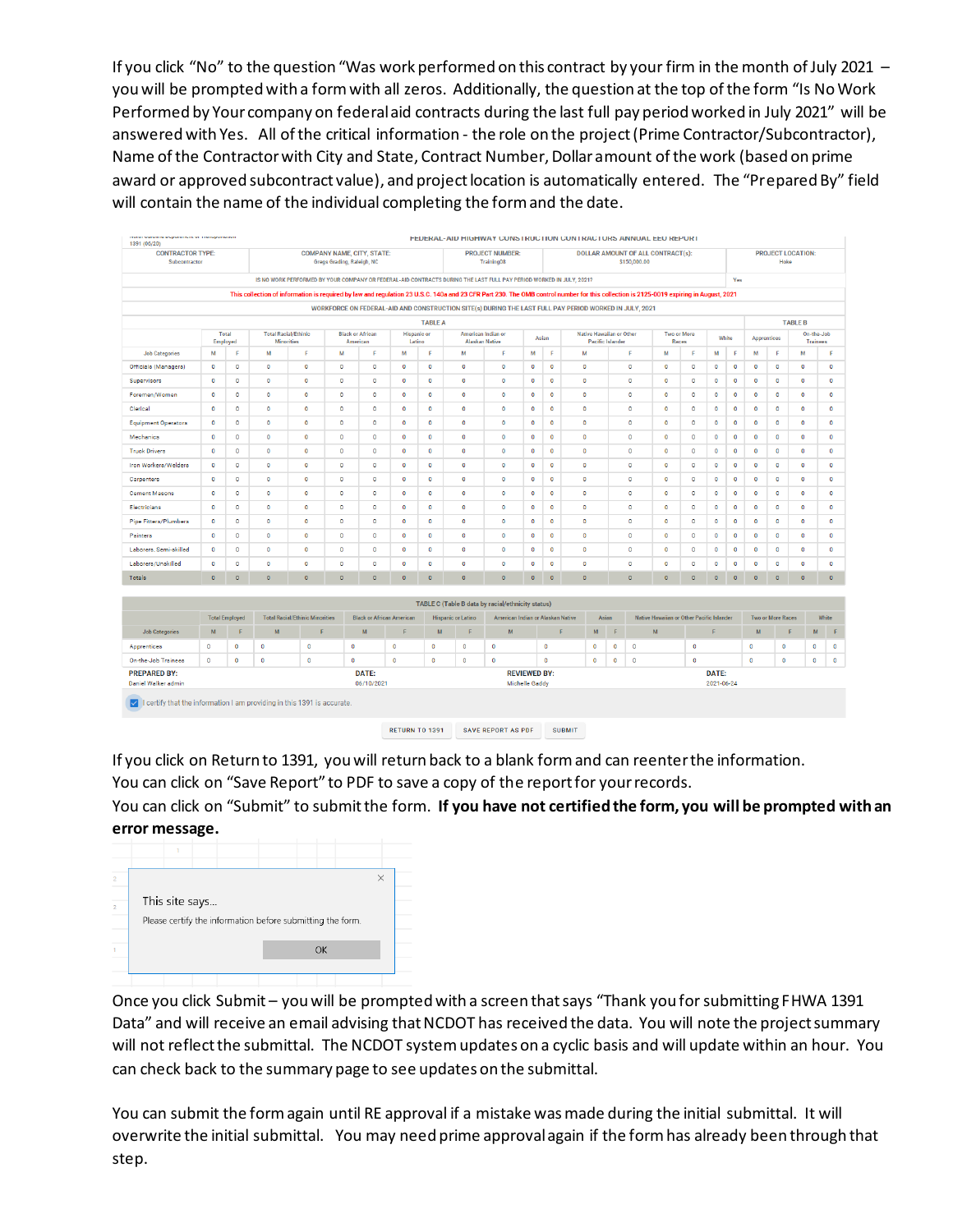## **Prime Review of Subcontractors Submittal**

Click on the Prime Review tab to view all subcontractors on the project.

|                          |                              |                                                                                                                                                                                                                                                                                                                                                                                                                                                            | <b>Gregs Grading</b>  |                     |                 |                      |   |
|--------------------------|------------------------------|------------------------------------------------------------------------------------------------------------------------------------------------------------------------------------------------------------------------------------------------------------------------------------------------------------------------------------------------------------------------------------------------------------------------------------------------------------|-----------------------|---------------------|-----------------|----------------------|---|
|                          | FHWA 1391 COMPLETI           | <b>PRIME REVIEW</b>                                                                                                                                                                                                                                                                                                                                                                                                                                        |                       |                     |                 |                      |   |
| <b>HIDE INSTRUCTIONS</b> |                              |                                                                                                                                                                                                                                                                                                                                                                                                                                                            |                       |                     |                 |                      | ∼ |
|                          |                              | Click on the Contract Number link next to the subcontractor's name to review their FHWA 1391 Form. You will have the option to approve/reject the individual form on the review page<br>or you can approve/reject multiple forms on this page. If you reject any form you must provide a Status Reason explaining your reasoning for rejecting the form. An email will be sent<br>to the subcontractor and cc'd to you when the form is approved/rejected. |                       |                     |                 |                      |   |
| Contract # 个             | <b>Contractor Name</b>       | <b>Prepared By</b>                                                                                                                                                                                                                                                                                                                                                                                                                                         | <b>Status</b>         | <b>Prime Status</b> |                 | <b>Status Reason</b> |   |
| Training13               | Hanks Hauling                | Pradnya bankar ba                                                                                                                                                                                                                                                                                                                                                                                                                                          | <b>Prime Accepted</b> | Accept              |                 | null                 |   |
| Training13               | <b>Tinas Traffic Control</b> |                                                                                                                                                                                                                                                                                                                                                                                                                                                            | Pending               |                     |                 |                      |   |
|                          |                              |                                                                                                                                                                                                                                                                                                                                                                                                                                                            |                       | Rows per page:      | 10 <del>-</del> | $1-2$ of 2           |   |
|                          |                              |                                                                                                                                                                                                                                                                                                                                                                                                                                                            | <b>SAVE APPROVAL</b>  |                     |                 |                      |   |

You will note the subcontractors name, who the form was completed by, the current status of the submittal, and field to select for approval/rejection and a Status Reason box for any comments.

| <b>Status</b>               | Meaning                                               |
|-----------------------------|-------------------------------------------------------|
| Pending                     | A FHWA 1391 has not been submitted by the             |
|                             | subcontractor                                         |
| <b>Pending Prime Review</b> | A subcontractor's form has been submitted to the      |
|                             | prime contractor and is awaiting review               |
| Prime Accepted              | A subcontractor's form has been approved by the       |
|                             | prime and is awaiting NCDOT review                    |
| Prime Rejected              | A subcontractor's form has been rejected by the       |
|                             | prime                                                 |
| <b>RE</b> Approved          | Resident Engineer staff has reviewed and approved     |
|                             | the submittal                                         |
| <b>RE Rejected</b>          | Resident Engineer staff has reviewed and rejected the |
|                             | submittal. A further discussion with the RE office is |
|                             | needed to determine the reason for rejection.         |
|                             | Resubmit the form after the issue has been resolved.  |

If the form is pending approval or rejected for some reason, you should reach out to the subcontractor to request a resubmittal.

If it is pending prime review, then the prime contractor should review the submittal and approve or reject. If the form is Prime Accepted or RE Approved, no further actions are needed at this time.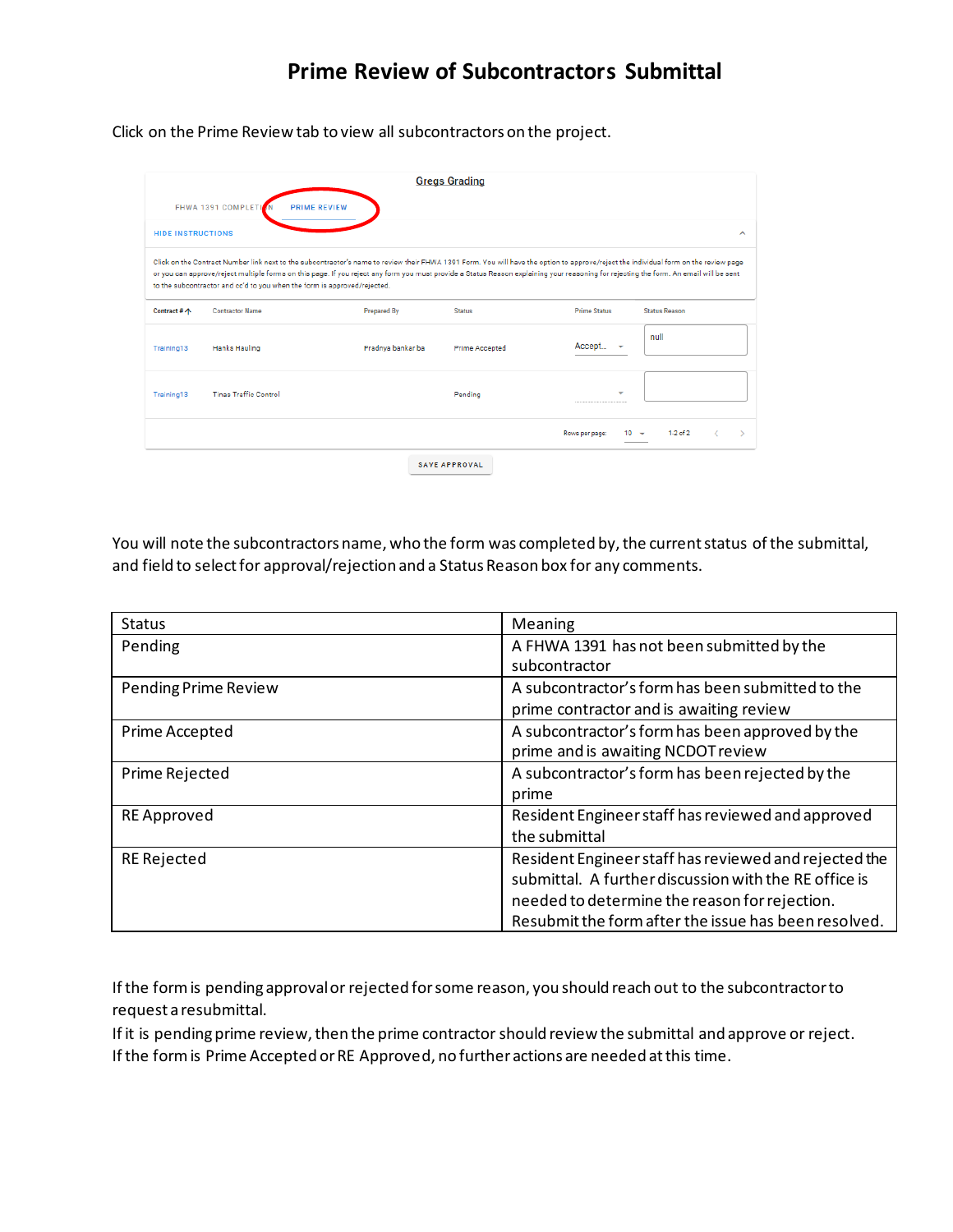#### To review the form, click on the contract number beside each submittal

|                                    |                   |                       |                                                                                                                                                                                       |                                        |         |                                     |                              |                | IS NO WORK PERFORMED BY YOUR COMPANY OR FEDERAL-AID CONTRACTS DURING THE LAST FULL PAY PERIOD WORKED IN JULY, 2021? |                                                                                                        |           |           |           |       |                                                     |                                           |                             | <b>No</b> |           |                      |                          |                |                               |  |  |
|------------------------------------|-------------------|-----------------------|---------------------------------------------------------------------------------------------------------------------------------------------------------------------------------------|----------------------------------------|---------|-------------------------------------|------------------------------|----------------|---------------------------------------------------------------------------------------------------------------------|--------------------------------------------------------------------------------------------------------|-----------|-----------|-----------|-------|-----------------------------------------------------|-------------------------------------------|-----------------------------|-----------|-----------|----------------------|--------------------------|----------------|-------------------------------|--|--|
|                                    |                   |                       |                                                                                                                                                                                       |                                        |         |                                     |                              |                |                                                                                                                     |                                                                                                        |           |           |           |       |                                                     |                                           |                             |           |           |                      |                          |                |                               |  |  |
|                                    |                   |                       | This collection of information is required by law and regulation 23 U.S.C. 140a and 23 CFR Part 230. The OMB control number for this collection is 2125-0019 expiring in August, 2021 |                                        |         |                                     |                              |                |                                                                                                                     |                                                                                                        |           |           |           |       |                                                     |                                           |                             |           |           |                      |                          |                |                               |  |  |
|                                    |                   |                       |                                                                                                                                                                                       |                                        |         |                                     |                              |                |                                                                                                                     | WORKFORCE ON FEDERAL-AID AND CONSTRUCTION SITE(s) DURING THE LAST FULL PAY PERIOD WORKED IN JULY, 2021 |           |           |           |       |                                                     |                                           |                             |           |           |                      |                          |                |                               |  |  |
|                                    |                   |                       |                                                                                                                                                                                       |                                        |         |                                     |                              | <b>TABLE A</b> |                                                                                                                     |                                                                                                        |           |           |           |       |                                                     |                                           |                             |           |           |                      |                          | <b>TABLE B</b> |                               |  |  |
|                                    | Total<br>Employed |                       | <b>Total Racial/Ethinic</b><br><b>Minorities</b>                                                                                                                                      |                                        |         | <b>Black or African</b><br>American | <b>Hispanic</b> or<br>Latino |                | American Indian or<br><b>Alaskan Native</b>                                                                         |                                                                                                        |           | Asian     |           |       | Native Hawaiian or Other<br><b>Pacific Islander</b> |                                           | <b>Two or More</b><br>Races |           | White     |                      | Apprentices              |                | On-the-Job<br><b>Trainees</b> |  |  |
| <b>Job Categories</b>              | M                 | F                     | M                                                                                                                                                                                     | F                                      | M       | F                                   | M                            | F              | M                                                                                                                   | F.                                                                                                     | M         | F         | M         |       | F                                                   | M                                         | F                           |           | M         | F<br>M               | F                        | M              |                               |  |  |
| Officials (Managers)               | $\bullet$         | $\bullet$             | $\Omega$                                                                                                                                                                              | $\bullet$                              |         |                                     |                              |                |                                                                                                                     |                                                                                                        |           |           |           |       |                                                     |                                           |                             |           |           |                      |                          |                |                               |  |  |
| Supervisors                        | $\bullet$         | $\bullet$             | $\circ$                                                                                                                                                                               | $\circ$                                |         |                                     |                              |                |                                                                                                                     |                                                                                                        |           |           |           |       |                                                     |                                           |                             |           |           |                      |                          |                |                               |  |  |
| Foremen/Women                      | $\bullet$         | $\circ$               | $\bullet$                                                                                                                                                                             | $\circ$                                |         |                                     |                              |                |                                                                                                                     |                                                                                                        |           |           |           |       |                                                     |                                           |                             |           |           |                      |                          |                |                               |  |  |
| Clerical                           | $\bullet$         | $\bullet$             | $\bullet$                                                                                                                                                                             | $\bullet$                              |         |                                     |                              |                |                                                                                                                     |                                                                                                        |           |           |           |       |                                                     |                                           |                             |           |           |                      |                          |                |                               |  |  |
| <b>Equipment Operators</b>         | $\bullet$         | $\circ$               | $\bullet$                                                                                                                                                                             | $\circ$                                |         |                                     |                              |                |                                                                                                                     |                                                                                                        |           |           |           |       |                                                     |                                           |                             |           |           |                      |                          |                |                               |  |  |
| Mechanics                          | $\bullet$         | $\circ$               | $\circ$                                                                                                                                                                               | $\circ$                                |         |                                     |                              |                |                                                                                                                     |                                                                                                        |           |           |           |       |                                                     |                                           |                             |           |           |                      |                          |                |                               |  |  |
| <b>Truck Drivers</b>               | $\bullet$         | $\bullet$             | $\bullet$                                                                                                                                                                             | $\bullet$                              |         |                                     |                              |                |                                                                                                                     |                                                                                                        |           |           |           |       |                                                     |                                           |                             |           |           |                      |                          |                |                               |  |  |
| Iron Workers/Welders               | $\circ$           | $\bullet$             | $\circ$                                                                                                                                                                               | $\circ$                                |         |                                     |                              |                |                                                                                                                     |                                                                                                        |           |           |           |       |                                                     |                                           |                             |           |           |                      |                          |                |                               |  |  |
| Carpenters                         | $\Omega$          | $\mathbf{0}$          | $\bullet$                                                                                                                                                                             | $\circ$                                |         |                                     |                              |                |                                                                                                                     |                                                                                                        |           |           |           |       |                                                     |                                           |                             |           |           |                      |                          |                |                               |  |  |
| <b>Cement Masons</b>               | $\bullet$         | $\bullet$             | $\bullet$                                                                                                                                                                             | $\bullet$                              |         |                                     |                              |                |                                                                                                                     |                                                                                                        |           |           |           |       |                                                     |                                           |                             |           |           |                      |                          |                |                               |  |  |
| Electricians                       | $\bullet$         | $\bullet$             | $\bullet$                                                                                                                                                                             | $\circ$                                |         |                                     |                              |                |                                                                                                                     |                                                                                                        |           |           |           |       |                                                     |                                           |                             |           |           |                      |                          |                |                               |  |  |
| <b>Pipe Fitters/Plumbers</b>       | $\bullet$         | $\circ$               | $\circ$                                                                                                                                                                               | $\circ$                                |         |                                     |                              |                |                                                                                                                     |                                                                                                        |           |           |           |       |                                                     |                                           |                             |           |           |                      |                          |                |                               |  |  |
| Painters                           | $\bullet$         | $\bullet$             | $\bullet$                                                                                                                                                                             | $\circ$                                |         |                                     |                              |                |                                                                                                                     |                                                                                                        |           |           |           |       |                                                     |                                           |                             |           |           |                      |                          |                |                               |  |  |
| Laborers, Semi-skilled             | $\bullet$         | $\bullet$             | $\bullet$                                                                                                                                                                             | $\circ$                                |         |                                     |                              |                |                                                                                                                     |                                                                                                        |           |           |           |       |                                                     |                                           |                             |           |           |                      |                          |                |                               |  |  |
| Laborers/Unskilled                 | $\bullet$         | $\circ$               | $\circ$                                                                                                                                                                               | $\circ$                                |         |                                     |                              |                |                                                                                                                     |                                                                                                        |           |           |           |       |                                                     |                                           |                             |           |           |                      |                          |                |                               |  |  |
| Totals                             | $\bullet$         | $\bullet$             | $\circ$                                                                                                                                                                               | $\circ$                                | $\circ$ | $\bullet$                           | $\mathbf 0$                  | $\bullet$      | $\circ$                                                                                                             | $\circ$                                                                                                | $\bullet$ | $\bullet$ | $\bullet$ |       | $\circ$                                             | $\mathbf 0$                               | $\bullet$                   |           | $\bullet$ | $\bullet$<br>$\circ$ | $\circ$                  | $\bullet$      |                               |  |  |
|                                    |                   |                       |                                                                                                                                                                                       |                                        |         |                                     |                              |                |                                                                                                                     |                                                                                                        |           |           |           |       |                                                     |                                           |                             |           |           |                      |                          |                |                               |  |  |
|                                    |                   |                       |                                                                                                                                                                                       |                                        |         |                                     |                              |                |                                                                                                                     | <b>TABLE C (Table B data by racial/ethnicity status)</b>                                               |           |           |           |       |                                                     |                                           |                             |           |           |                      |                          |                |                               |  |  |
|                                    |                   | <b>Total Employed</b> |                                                                                                                                                                                       | <b>Total Racial/Ethinic Minorities</b> |         | <b>Black or African American</b>    |                              |                | <b>Hispanic or Latino</b>                                                                                           | American Indian or Alaskan Native                                                                      |           |           |           | Asian |                                                     | Native Hawaiian or Other Pacific Islander |                             |           |           |                      | <b>Two or More Races</b> |                | White                         |  |  |
| <b>Job Categories</b>              | M                 | F.                    | M                                                                                                                                                                                     | F                                      |         | M                                   | F                            | M              | F                                                                                                                   | M                                                                                                      |           |           | F         | M     | F                                                   | M                                         |                             | <b>c</b>  |           | M                    |                          | F              | M                             |  |  |
| Apprentices                        | $\bullet$         | $\circ$               | $\circ$                                                                                                                                                                               | $\bullet$                              |         |                                     |                              |                |                                                                                                                     |                                                                                                        |           |           |           |       |                                                     |                                           |                             |           |           |                      |                          |                |                               |  |  |
| On-the-Job Trainees                | $\bullet$         | $\bullet$             | $\bullet$                                                                                                                                                                             | $\bullet$                              |         |                                     |                              |                |                                                                                                                     |                                                                                                        |           |           |           |       |                                                     |                                           |                             |           |           |                      |                          |                |                               |  |  |
| <b>PREPARED BY:</b>                |                   |                       |                                                                                                                                                                                       |                                        |         |                                     |                              |                | DATE:                                                                                                               |                                                                                                        |           |           |           |       | <b>REVIEWED BY:</b>                                 |                                           |                             |           |           |                      | DATE:                    |                |                               |  |  |
| Michelle Gaddy Operations Engineer |                   |                       |                                                                                                                                                                                       |                                        |         |                                     |                              |                | 06/24/2021                                                                                                          |                                                                                                        |           |           |           |       |                                                     |                                           |                             |           |           |                      |                          |                |                               |  |  |

Click Prime Approval or Prime Rejection. You will receive an email advising that the RE office has received the sub's submittal. You will note the project summary will not reflect the submittal. The NCDOT system updates on a cyclic basis and will update within an hour. You can check back to the summary page to see updates on the submittal. If you reject the form, please provide a reason for rejection and advise the subcontractor so they know to resubmit.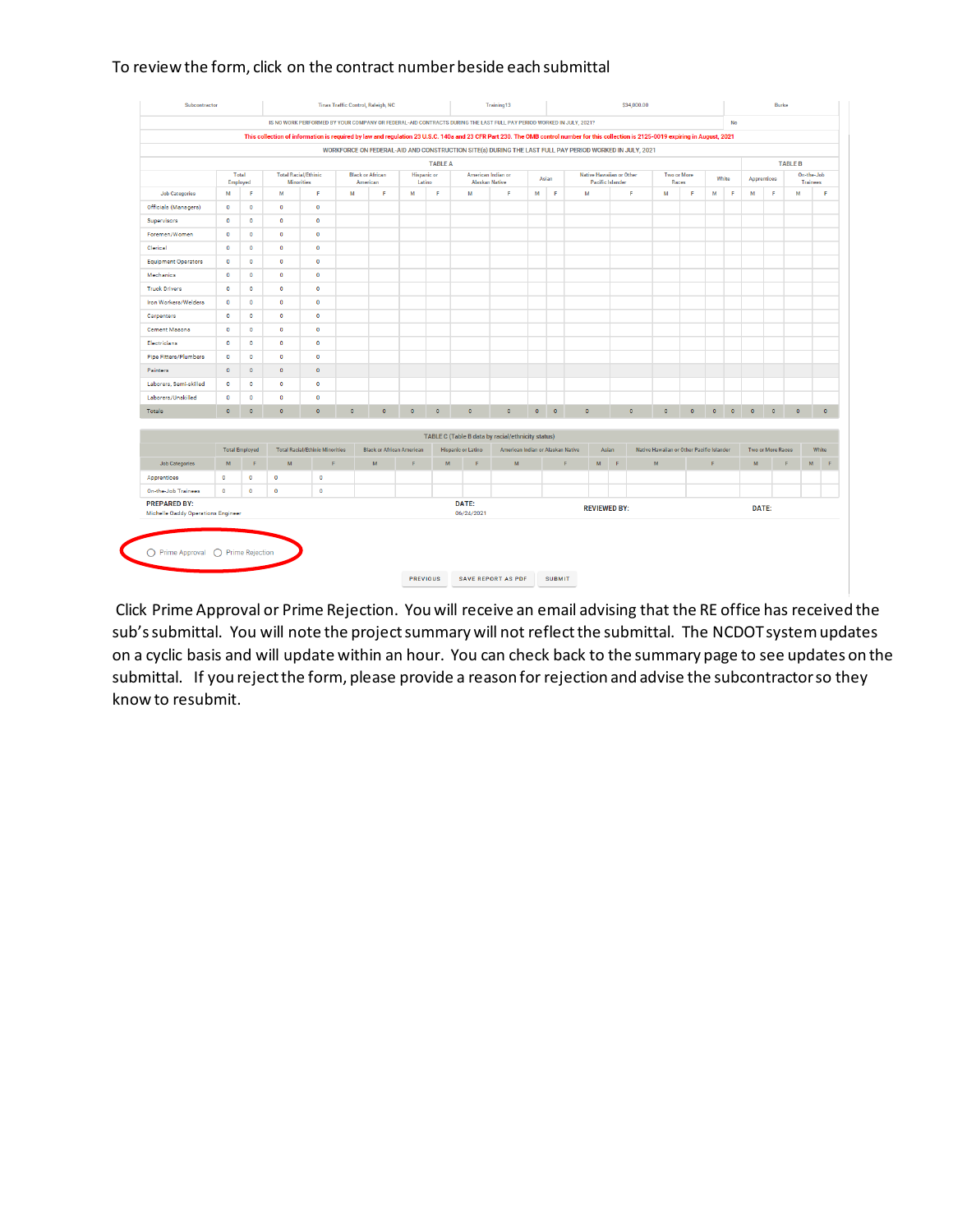### **Contract Number that doesn't start with C20###### or D######**

If you have a federal contract that doesn't start with C20#### or D######, then it may be a purchase order project that is not in our contract administration system. If so, click on the No HICAMS # button at the bottom of the summary table

|                          |                      |                        | <b>Gregs Grading</b>                                                                                                                                                                                                                                                                                                                                                                                                                                                                                        |                            |                                  |
|--------------------------|----------------------|------------------------|-------------------------------------------------------------------------------------------------------------------------------------------------------------------------------------------------------------------------------------------------------------------------------------------------------------------------------------------------------------------------------------------------------------------------------------------------------------------------------------------------------------|----------------------------|----------------------------------|
|                          | FHWA 1391 COMPLETION | <b>PRIME REVIEW</b>    |                                                                                                                                                                                                                                                                                                                                                                                                                                                                                                             |                            |                                  |
| <b>HIDE INSTRUCTIONS</b> |                      |                        |                                                                                                                                                                                                                                                                                                                                                                                                                                                                                                             |                            | $\hat{\phantom{a}}$              |
|                          |                      |                        | To complete the FHWA 1391 form click on the appropriate Contract Number. It takes about an hour for our webpage to update and when it does you will see today's date in the<br>Completion Date column and be able to view/edit this form if needed. Once the Prime approves/rejects your 1391 you will receive an email notification and the status column will be<br>updated accordingly. You will receive another email notification when the Resident Engineer's office approves/rejects your 1391 form. |                            |                                  |
| Contract # 个             | <b>Contract Type</b> | <b>Completion Date</b> | <b>Status</b>                                                                                                                                                                                                                                                                                                                                                                                                                                                                                               | <b>Status Date</b>         | <b>Status Reason</b>             |
| Training01               | Subcontractor        | 2021-06-14             | <b>RE Reject</b>                                                                                                                                                                                                                                                                                                                                                                                                                                                                                            | 2021-06-14                 |                                  |
| Training02               | Subcontractor        | 2021-06-09             | <b>RE</b> Reject                                                                                                                                                                                                                                                                                                                                                                                                                                                                                            | 2021-06-09                 |                                  |
| Training03               | Subcontractor        | 2021-06-09             | <b>Prime Accepted</b>                                                                                                                                                                                                                                                                                                                                                                                                                                                                                       | 2021-06-09                 |                                  |
| Training05               | Subcontractor        | 2021-06-08             | <b>RE Approve</b>                                                                                                                                                                                                                                                                                                                                                                                                                                                                                           | 2021-06-08                 |                                  |
| Training06               | Subcontractor        | 2021-06-08             | <b>RE</b> Reject                                                                                                                                                                                                                                                                                                                                                                                                                                                                                            | 2021-06-08                 |                                  |
| Training08               | Subcontractor        | 2021-06-10             | <b>Pending Prime Review</b>                                                                                                                                                                                                                                                                                                                                                                                                                                                                                 |                            |                                  |
| Training09               | Subcontractor        | 2021-06-17             | <b>Pending Prime Review</b>                                                                                                                                                                                                                                                                                                                                                                                                                                                                                 |                            |                                  |
| Training10               | Subcontractor        | 2021-06-21             | <b>Pending Prime Review</b>                                                                                                                                                                                                                                                                                                                                                                                                                                                                                 |                            |                                  |
| Training11               | Subcontractor        | 2021-06-24             | <b>Pending Prime Review</b>                                                                                                                                                                                                                                                                                                                                                                                                                                                                                 |                            |                                  |
| Training13               | Prime                | 2021-06-24             | <b>Prime Accepted</b>                                                                                                                                                                                                                                                                                                                                                                                                                                                                                       | 2021-06-24                 |                                  |
|                          |                      |                        |                                                                                                                                                                                                                                                                                                                                                                                                                                                                                                             | Rows per page:<br>$10 - 7$ | 1-10 of 11<br>$\rightarrow$<br>← |

You will be prompted to enter the contract number, verify your contract name, choose whether you are prime or subcontractor, and enter the contract amount. Your identity should automatically populate based on the login information provided.

| withholding of progress payments.           | NCDOT Annual FHWA 1391 Reporting System for the Last Full Pay Period Worked in July 2021<br>Contractors on Federal-aid projects must submit an Annual EEO Report each July for the duration of the project, indicating the number of minority, women, and non-minority group employees currently engaged in each work<br>classification and training program required by the contract. This information is to be reported for all active Federal-aid construction projects. Appropriate sanctions may be enforced for contractors failing to report, su |                                          |
|---------------------------------------------|---------------------------------------------------------------------------------------------------------------------------------------------------------------------------------------------------------------------------------------------------------------------------------------------------------------------------------------------------------------------------------------------------------------------------------------------------------------------------------------------------------------------------------------------------------|------------------------------------------|
| No HiCAMS Contract                          |                                                                                                                                                                                                                                                                                                                                                                                                                                                                                                                                                         |                                          |
| Project ID/Description<br>Project ID        | <b>Contractor Name</b><br><b>Hanks Hauling</b>                                                                                                                                                                                                                                                                                                                                                                                                                                                                                                          | Contrator Type<br><b>Contractor Type</b> |
| <b>Prepared By</b><br><b>Michelle Gaddy</b> | F-mail<br>mhgaddy@ncdot.gov                                                                                                                                                                                                                                                                                                                                                                                                                                                                                                                             | Phone<br>919-707-2490                    |
| Vendor ID<br>301                            | Contract Amount<br><b>S</b> Contract Amount                                                                                                                                                                                                                                                                                                                                                                                                                                                                                                             |                                          |
| Check if No Work                            |                                                                                                                                                                                                                                                                                                                                                                                                                                                                                                                                                         |                                          |
|                                             | <b>NEXT</b><br><b>BACK</b>                                                                                                                                                                                                                                                                                                                                                                                                                                                                                                                              |                                          |

This should not be used to submit for locally administered projects. Municipalities will need to sign off on the forms and do not have access to this system. These forms should be submitted by hand to the municipality.